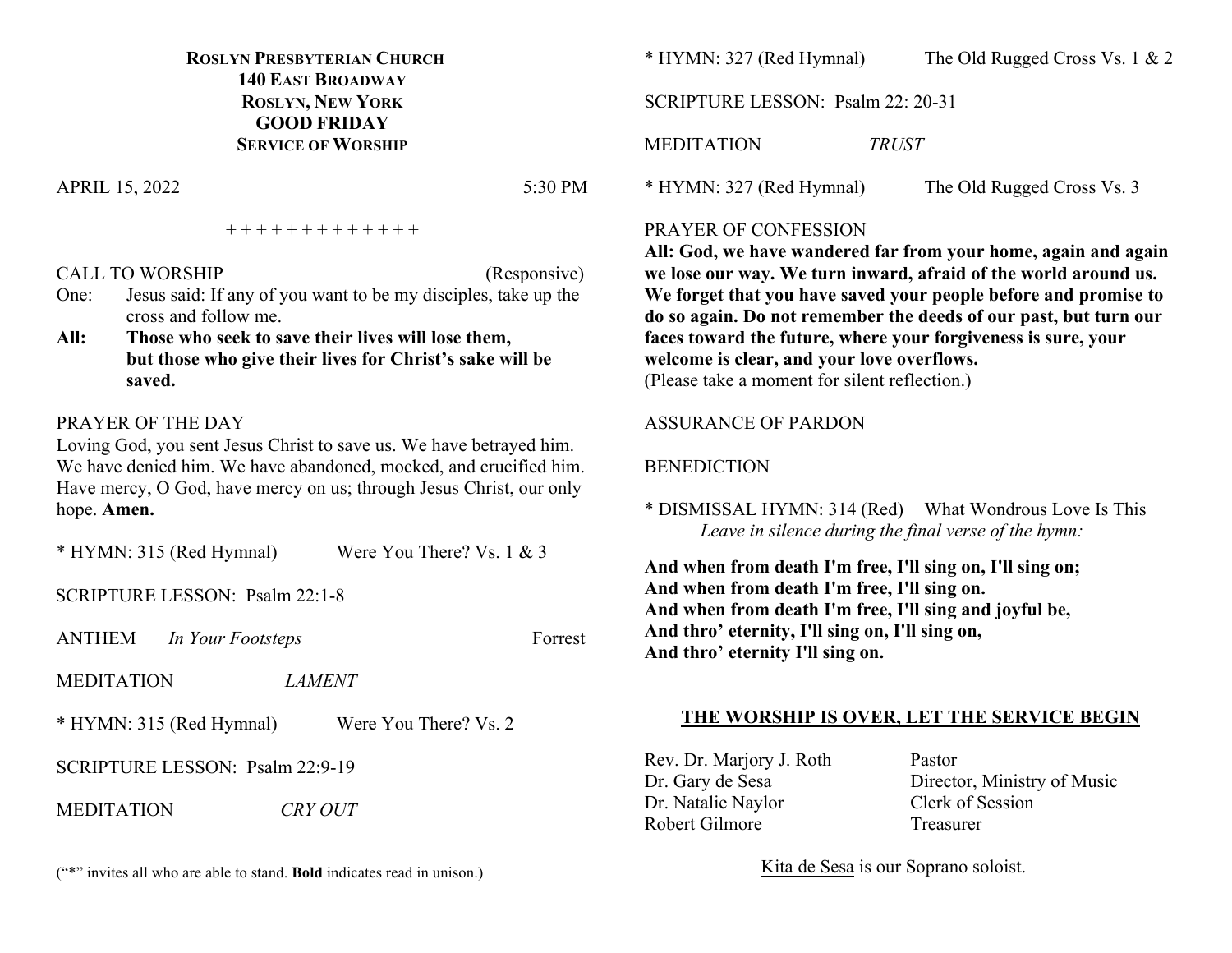## **PLEASE PRAY FOR**

Emma Steck Dawn and John de Sesa Eddie Balsamo Rev. Stark Jones The Mastrangelo Family Emily & Dwight Dyer Cathy and Jason Nelson Paula Liscio Rhonda Liss The Stallone Family Sam Rizzo Joy Wyler Merrick Randall **Anita Catalanello** Debra Hecht Casey DeSantis Melanie Bailey & Martufi Family Elizabeth Jordan Jeff Lovering Jack Walker Richard and Lynn Cardozo Edith Van Raalte Joyce Zanchelli

Families of victims in Ukraine and all the Ukrainian refugees

All who are struggling due to the Coronavirus outbreak And those who are on the front lines helping

## **ANNOUNCEMENTS Important Dates**

| Sun, Apr. 17  | 10 AM Easter Sunday Service           |
|---------------|---------------------------------------|
| Wed, Apr. 20  | 10 AM Bible Study In Person at Church |
| Tues, Apr. 26 | 3 PM Session Meeting                  |

# **Scripture Lessons Psalm 22 New Revised Standard Version (NRSV)**

**Verses 1-8**: My God, my God, why have you forsaken me? Why are you so far from helping me, from the words of my groaning?  $2^2$ O my God, I cry by day, but you do not answer; and by night, but find no rest.<sup>3</sup> Yet you are holy, enthroned on the praises of Israel.<sup>4</sup> In you our ancestors trusted; they trusted, and you delivered them. <sup>5</sup> To you they cried, and were saved; in you they trusted, and were not put to shame.  $6$  But I am a worm, and not human; scorned by others, and despised by the people.  $<sup>7</sup>$  All who see me mock at me; they make mouths at me,</sup> they shake their heads; <sup>8</sup> "Commit your cause to the Lord; let him deliver—let him rescue the one in whom he delights!"

**Verses 9-19:** <sup>9</sup> Yet it was you who took me from the womb; you kept me safe on my mother's breast. <sup>10</sup> On you I was cast from my birth, and since my mother bore me you have been my God. <sup>11</sup> Do not be far from me, for trouble is near and there is no one to help. <sup>12</sup> Many bulls encircle me, strong bulls of Bashan surround me;  $^{13}$  they open wide their mouths at me, like a ravening and roaring lion.  $^{14}$  I am poured out like water, and all my bones are out of joint; my heart is like wax; it is melted within my breast; <sup>15</sup> my mouth is dried up like a potsherd, and my tongue sticks to my jaws; you lay me in the dust of death. <sup>16</sup> For dogs are all around me; a company of evildoers encircles me. My hands and feet have shriveled;  $^{17}$  I can count all my bones. They stare and gloat over me; <sup>18</sup> they divide my clothes among themselves, and for my clothing they cast lots.  $^{19}$  But you, O Lord, do not be far away! O my help, come quickly to my aid!

**Verses 20-31:** <sup>20</sup> Deliver my soul from the sword, my life from the power of the dog! <sup>21</sup> Save me from the mouth of the lion! From the horns of the wild oxen you have rescued me.  $^{22}$  I will tell of your name to my brothers and sisters; in the midst of the congregation I will praise you: <sup>23</sup> You who fear the Lord, praise him! All you offspring of Jacob, glorify him; stand in awe of him, all you offspring of Israel!  $^{24}$  For he did not despise or abhor the affliction of the afflicted; he did not hide his face from me, but heard when I cried to him.  $^{25}$  From you comes my praise in the great congregation; my vows I will pay before those who fear him. <sup>26</sup> The poorshall eat and be satisfied; those who seek him shall praise the Lord. May your hearts live forever!  $27$  All the ends of the earth shall remember and turn to the Lord; and all the families of the nations shall worship before him. <sup>28</sup> For dominion belongs to the Lord, and he rules over the nations.  $^{29}$  To him, indeed, shall all who sleep in the earth bow down; before him shall bow all who go down to the dust, and I shall live for him. <sup>30</sup> Posterity will serve him; future generations will be told about the Lord,  $31$  and proclaim his deliverance to a people yet unborn, saying that he has done it.